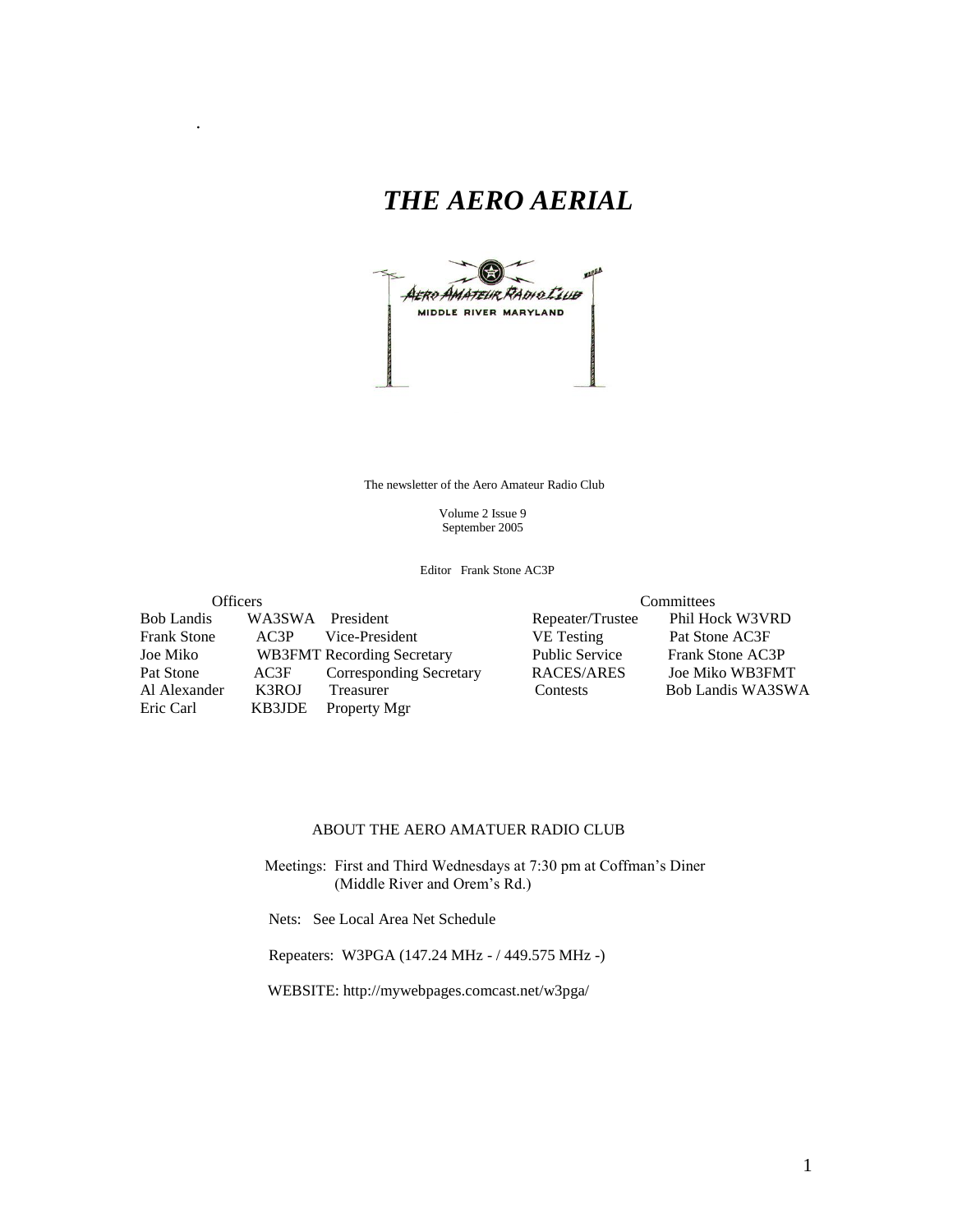#### **LOCAL AREA NETS**

| Day         | <b>Time</b>       |         | <b>Frequency (MHz) NET NAME</b>   |
|-------------|-------------------|---------|-----------------------------------|
| Daily       | $9 - 10$ am       | 147.03  | <b>ORIOLE</b> Net                 |
| Daily       | $6 - 6:30$ pm     | 3.920   | Maryland Emergency Phone Net      |
| Daily       | $6:30 - 7$ pm     | 146.670 | <b>Baltimore Traffic Net</b>      |
| Daily       | 7 pm and 10 pm    | 3.643   | Maryland/DC/Delaware Traffic Net  |
| <b>MTTF</b> | 7 pm              | 146.505 | <b>AERO</b> Code Practice Net     |
| $1st$ Tues  | $7:30 \text{ pm}$ | 145.330 | <b>Baltimore ARES Net</b>         |
| $2nd$ Tues  | $7:30 \text{ pm}$ | 146.670 | <b>Baltimore County RACES Net</b> |
| $2nd$ Wed.  | 8 pm              | 28.445  | <b>AERO ARC Net</b>               |
| $4th$ Wed   | 8 pm              | 147.240 | <b>AERO ARC Net</b>               |
| $5th$ Wed.  | 8 pm              | 449.575 | <b>AERO ARC Net</b>               |

## **Baltimore Skywarn Reorg**

Baltimore Area SKYWARN is undergoing a re-organization. Hank, N3VMF, has stepped down as net manager for the Baltimore area group. Doug, N3VEJ, has undertaken organizing groups in Baltimore, Harford, and Carroll Counties.

The Baltimore SKYWARN Net will continue to operate on 147.03 MHz. when activated by the National Weather Service in Sterling, Va.

Anyone interested in becoming a SKYWARN Spotter or net control can contact Doug at [n3vej@arrl.net.](mailto:n3vej@arrl.net)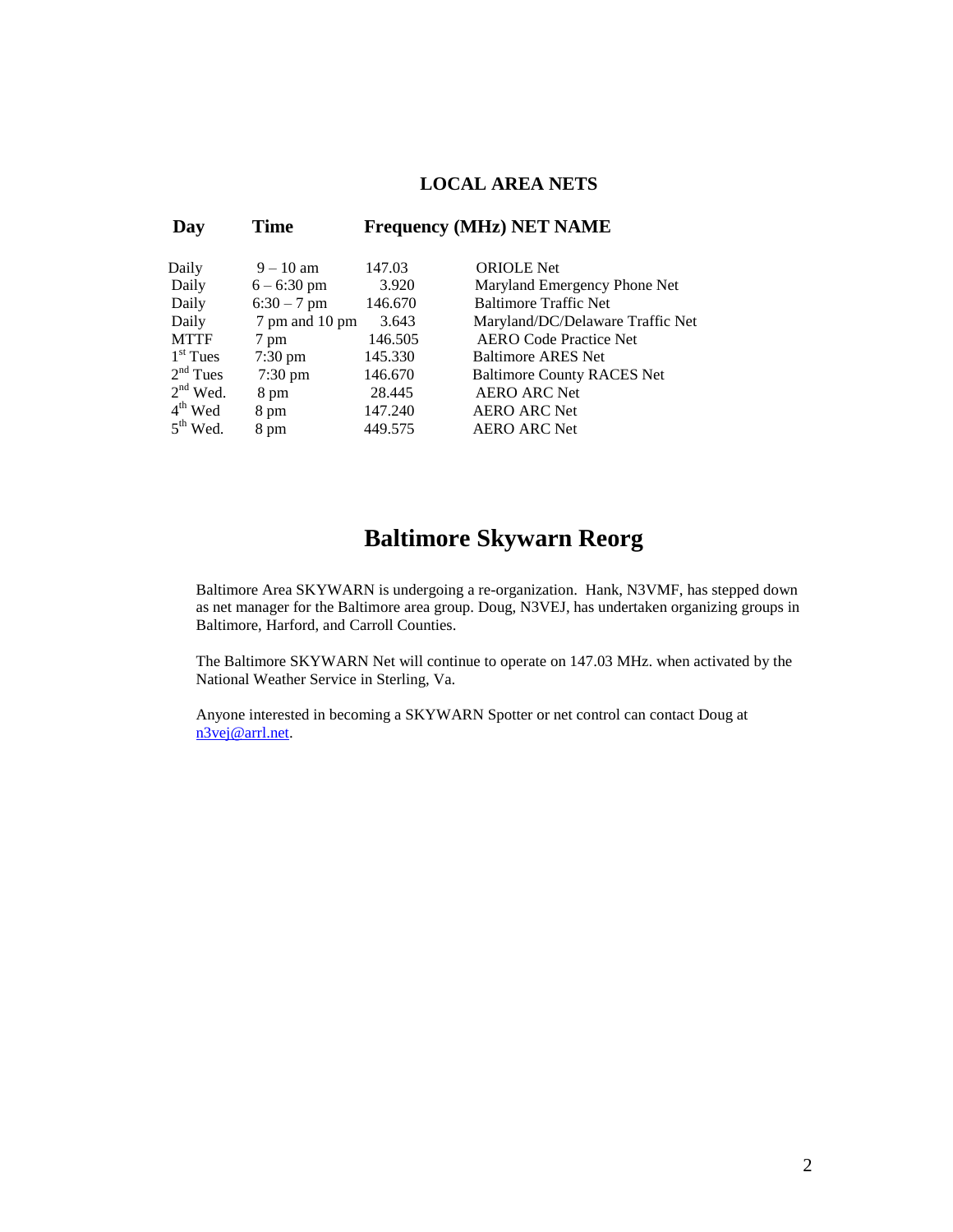## **FCC TO DROP MORSE CODE**

On July 19 the FCC released a Notice of Proposed Rule Making that would eliminate Element 1, the Morse Code Exam, from all U.S. Amateur Radio testing.

Under the proposal there will remain three classes of license, Tech, General, and Extra. There will be no changes to the written test question pools. There will be no "grandfathering" of Techs to General or Novices to Techs or Advanced to Extra.

There will also be no changes in license class privileges. The only gain will be of Techs having the same voice privileges on 10 meters as do Novices.

A copy of the document can be obtained at <http://www.qrz.com/FCC-05-143A1.pdf> .

## **Code Practice Net QRT**

.

As a result of the FCC No Code Proposal, the AERO Code Practice Net has ceased operation. The net began in July 2004 with the purpose of training newcomers to take the Morse Code Exam.

Since the FCC is well on the way to dropping the requirement, it was felt that the net no longer had a purpose.

### **CW Returns to Maritime Frequencies**

It was a trip down memory lane. Many years after CW had been banished from the Maritime Service, several shore station reactivated Morse to celebrate the  $100<sup>th</sup>$ anniversary of RCA shore station KPH to go on the air.

Coast Stations WLO, KLB, NMC AND NOJ and KSM, went on the air in CW on the Maritime frequencies and were answered by ships at sea.

Amateur Radio Operators go in on the fun as shortwave listeners harking back to the days when local hams used to build their code speed by copying NSS in the Maritime Band.

AC3F and AC3P copied all but one station on 6 and 12 MHz bands July  $13<sup>th</sup>$  and hope to get QSL's from the stations heard.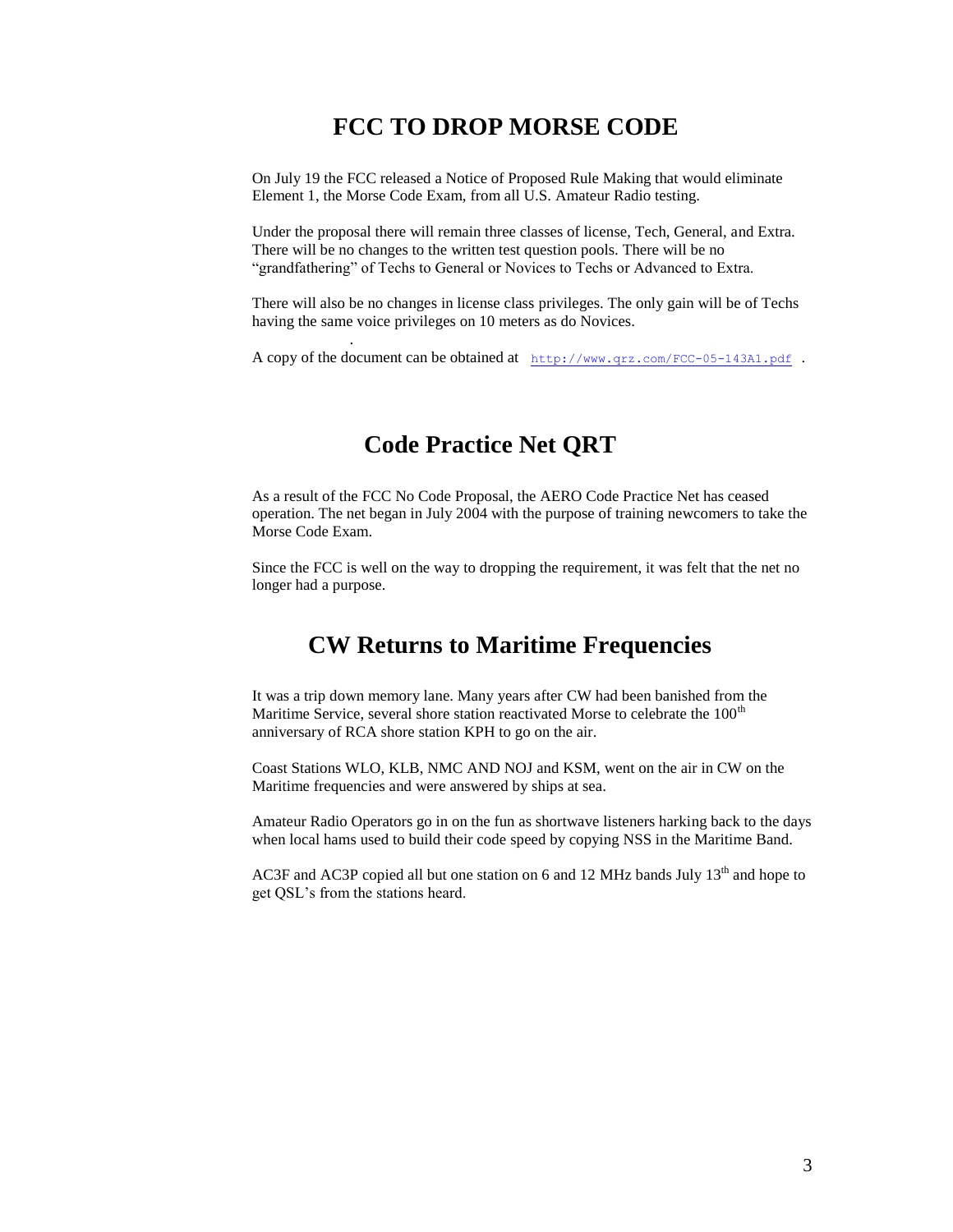### **Station Activities**

KB3JDE and AC3F have new mobile platforms. AC3P and WB3FMT helped with the Social Security 70<sup>th</sup> Anniversary Special Event operation at W3SSA. KB3KRW is sporting a new Yaesu. K3ROJ returned from a week of QRP DX in VE land. (Did anybody hear Al?)

# **Net Reports**

 *By WB3FMT*

 Two Meter Net: Check-ins: WB3FMT, (NCS), AC3P, KB3JDE, KB3KRW 10 Meter net: Check-ins: WB3FMT (NCS), AC3P, KB3KRW, WA3TAD, W3VRD

### **VE Report**

 *By AC3F*

The July Test session took place at White Marsh on the  $30<sup>th</sup>$  with five applicants. The new Techs got their licenses, including a 10 year old boy. Two upgraded, one to General and another to Extra. Thanks to AC3F, AC3P, KB3KRV and WA3WRT for helping with this exam session.

Additional thanks to Eric, WA3TAD for the donation of headphones to the VE team.

The next test session is Saturday September 24, 1 p.m. at White Marsh.

### **ARES/RACES**

September kicks off the new season of ARES/RACES activities. The Baltimore ARES net meets on the first Tuesday of the month on 145.33 MHz. repeater. The monthly Baltimore County RACES COMEX will be on the second Tuesday on 146.67 MHz repeater. Both nets start at 7:30 p.m.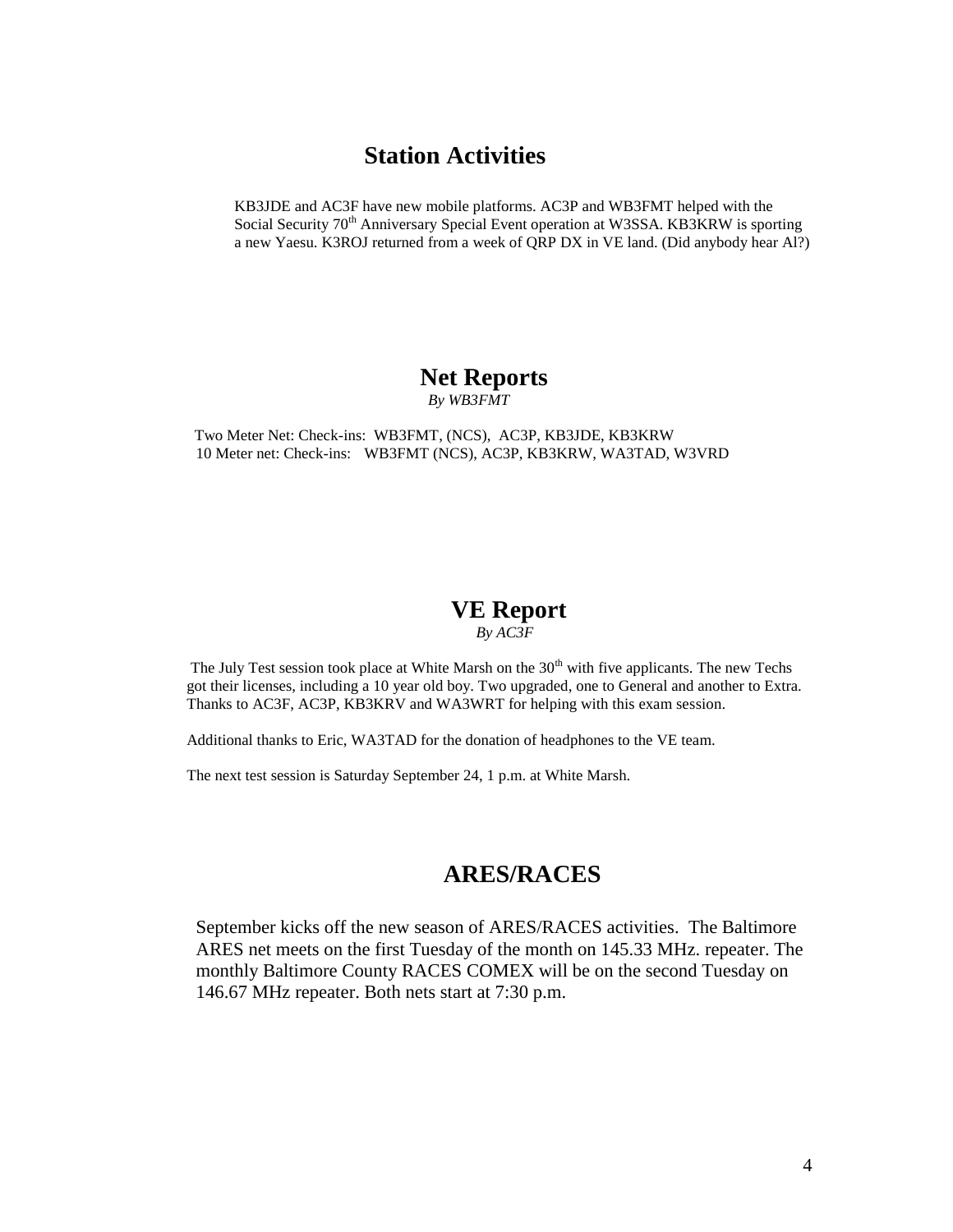### **This month is Aero Club History -** *By WB3FMT*

**55 Year Ago - 1950**

September 13, 1950 Roland W3FMG was a visitor to the club.

### **40 Years Ago - 1965**

| VHF contest on September $12^{th}$ and $13^{th}$ in the old |
|-------------------------------------------------------------|
| FD site. Operated 2M & 6M AM and F. Club made               |
| 100 contacts on 2M from 12 sections and 102                 |
| contacts on 6M for a total of 4646 points. Results          |
| of June FD published in QST, the club placed in the         |
| middle of the column.                                       |
|                                                             |

#### **35 Years Ago - 1970**

September 30, 1970 VHF Contest results 9,922 points.

#### **30 Years Ago - 1975**

|                   | September 10, 1975 The club's new 2 meter antenna was mounted on<br>Kenwood High School on September 6, 1975.,                 |
|-------------------|--------------------------------------------------------------------------------------------------------------------------------|
| September 19,1975 | Joe Donat K3FRX became a new member. VHF<br>contest points 9,000.                                                              |
|                   | September 23, 1975 The club's 2 meter was moved to the Kenwood<br>High School penthouse. The repeater has a 20 watt<br>output. |